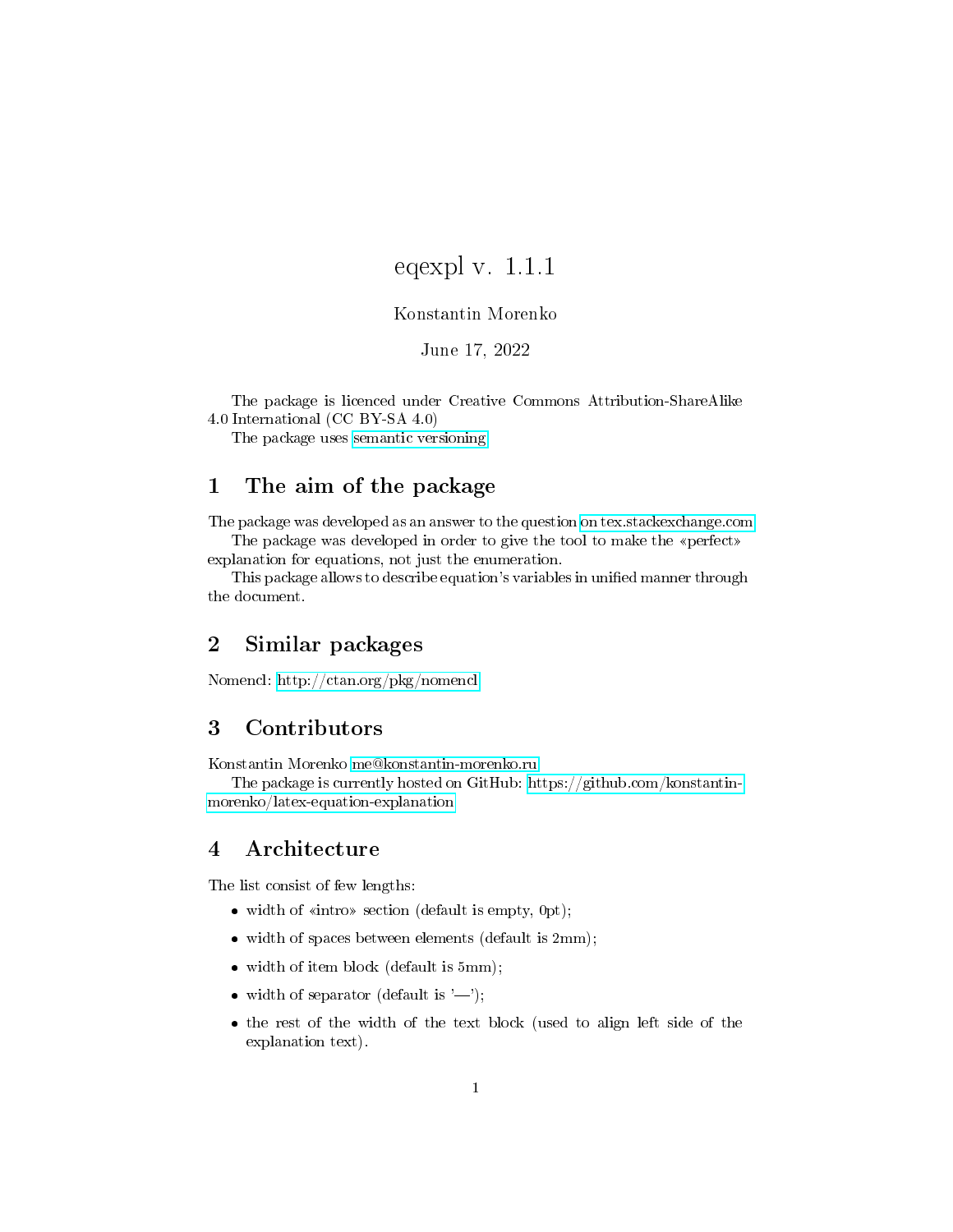## 5 Usage

First, include the package into preamble with

#### \usepackage{eqexpl}

Then write an equation and describe the variables

$$
E = mc^2 \tag{1}
$$

```
E — equivalent energy
 m\, — \, {\rm mass}c – speed of light (c \approx 3 \times 10^8 m/s)
using
  \begin{equation}
    E = m c^2\end{equation}
  \begin{eqexpl}
  \item{$E$} equivalent energy
  \item{$m$} mass
  \item{$c$} speed of light ($ c \approx 3 \times 10^8 m/s$)
  \end{eqexpl}
```
## 6 Configure and examples

### 6.1 Test list

This list is used for next examples:

 $U -$  voltage at the section, V;

- $Rs total section resistance, Ohm.$
- V ery<sup>46</sup> very very very very very very very very very very very very very very very very very very very very very very very very very very very very very very very very very very very very very very very very very very very very very very long line;

#### 6.2 eqexplSetSpace

Set \eqexplSetSpace{0mm}

U—voltage at the section,  $V$ ;

Rs-total section resistance, Ohm.

V ery<sup>46</sup>very very very very very very very very very very very very very very very very very very very very very very very very very very very very very very very very very very very very very very very very very very very very very very long line;

Set \eqexplSetSpace{} (default 2mm)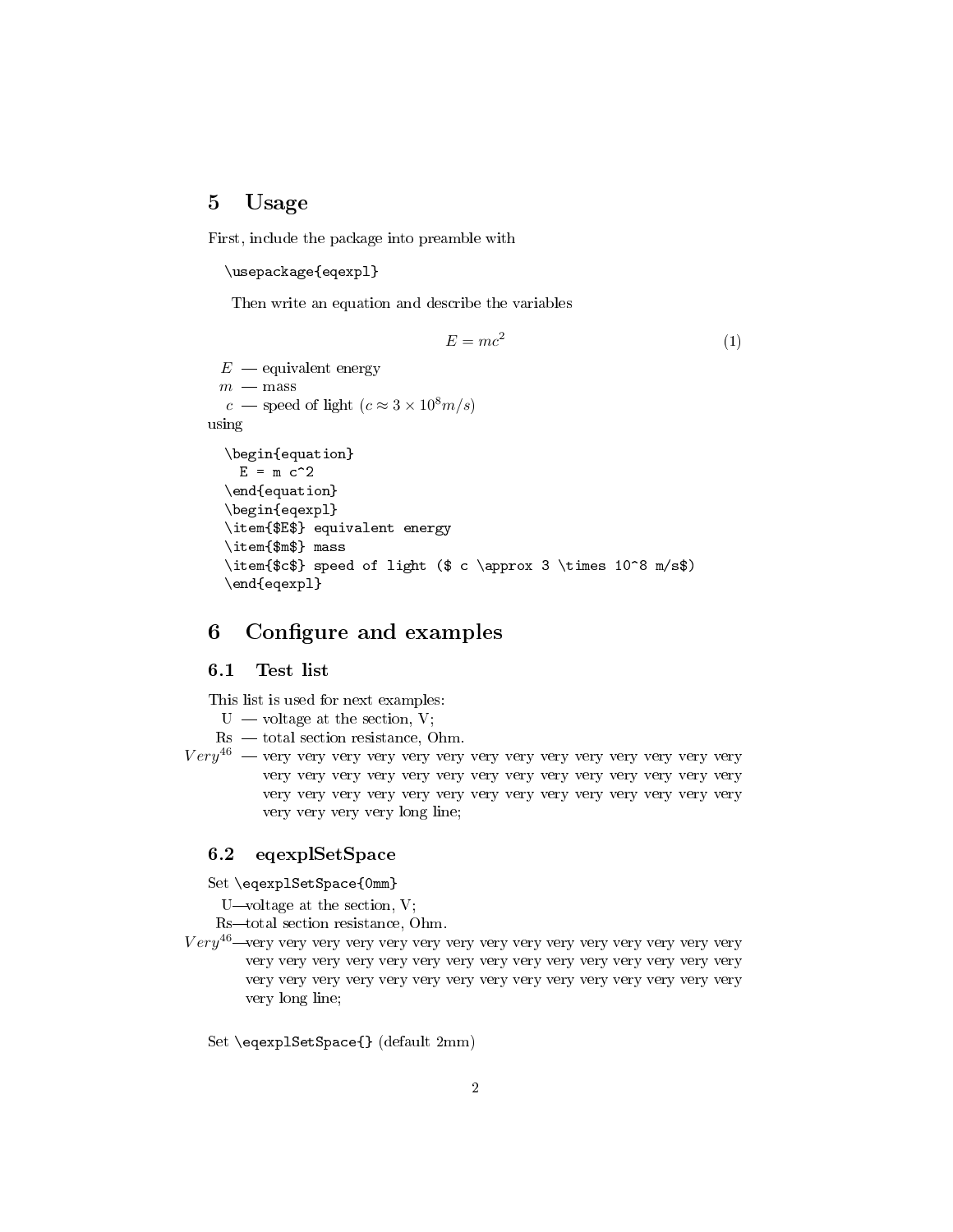$U -$  voltage at the section, V;

 $Rs - total section resistance, Ohm.$ 

V ery<sup>46</sup> very very very very very very very very very very very very very very very very very very very very very very very very very very very very very very very very very very very very very very very very very very very very very very long line;

Set \eqexplSetSpace{10mm}

 $U \longrightarrow$  voltage at the section, V; Rs  $-$  total section resistance, Ohm.<br> $Very^{46}$   $-$  very very very very very very V ery<sup>46</sup> very very very very very very very very very very very very very very very very very very very very very very very very very very very very very very very very very very very very

## 6.3 eqexplSetIntro

### Set \eqexplSetIntro{where}

where  $U -$ voltage at the section, V;

 $Rs - total section resistance, Ohm.$ 

V ery<sup>46</sup> very very very very very very very very very very very very very very very very very very very very very very very very very very very very very very very very very very very very very very very very very very very very very very long line;

very very very very very very very very very very long line;

#### Set \eqexplSetIntro{in this equation}

in this equation  $U -$  voltage at the section, V;

 $\text{Rs }$  — total section resistance, Ohm.

V ery<sup>46</sup> very very very very very very very very very very very very very very very very very very very very very very very very very very very very very very very very very very very very very very very very very very very very very very long line;

## 6.4 eqexplSetDelim

Set \eqexplSetDelim{---} (default)

 $U -$  voltage at the section, V;

 $Rs - total section resistance, Ohm.$ 

V ery<sup>46</sup> very very very very very very very very very very very very very very very very very very very very very very very very very very very very very very very very very very very very very very very very very very very very very very long line;

Set \eqexplSetDelim{=}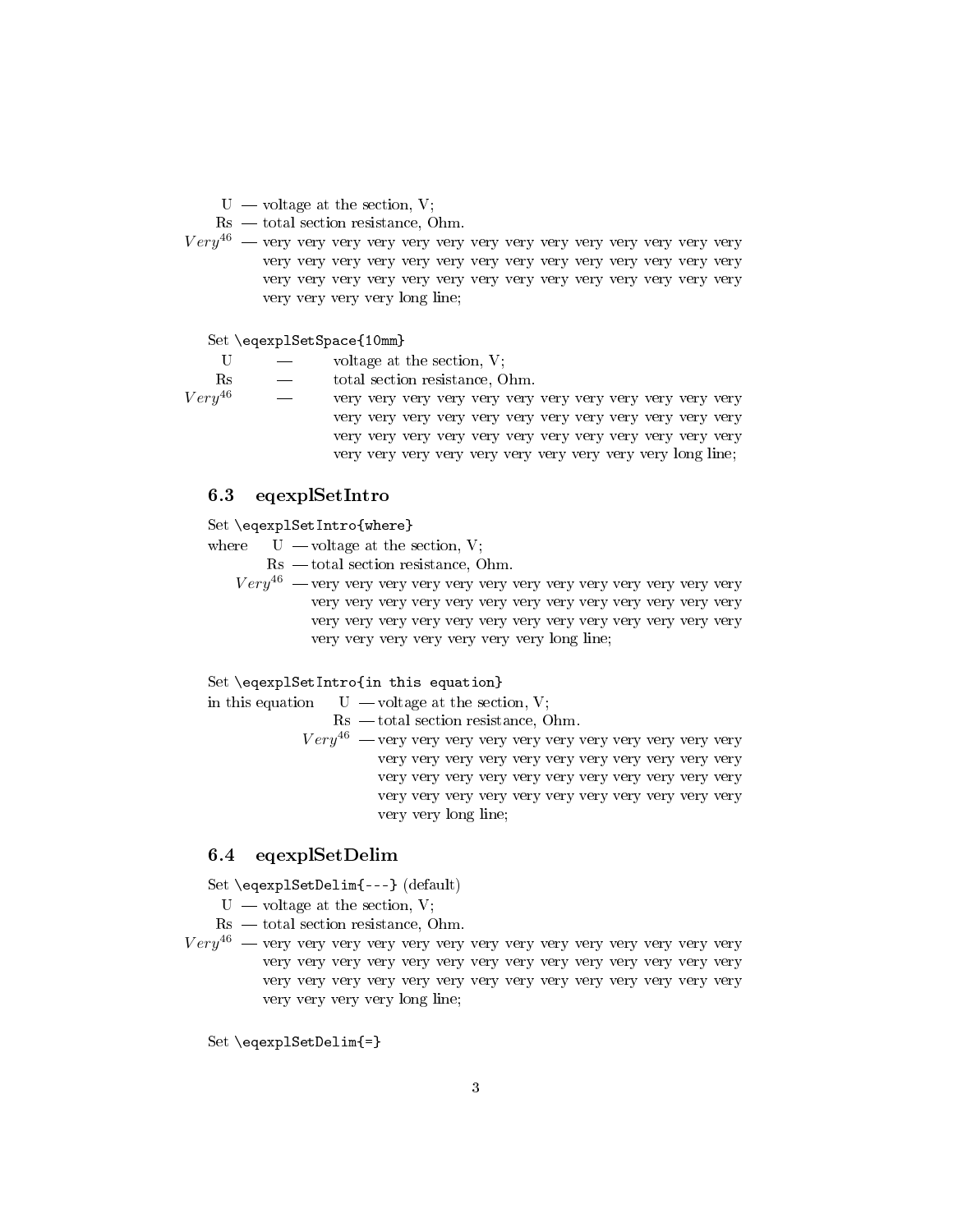$U =$  voltage at the section, V;

- $Rs = total section resistance, Ohm.$
- V ery<sup>46</sup> = very very very very very very very very very very very very very very very very very very very very very very very very very very very very very very very very very very very very very very very very very very very very very very long line;

#### Set \eqexplSetDelim{\$\to\$}

- $U \rightarrow$  voltage at the section, V;
- $\text{Rs} \rightarrow$  total section resistance, Ohm.
- V ery<sup>46</sup> → very very very very very very very very very very very very very very very very very very very very very very very very very very very very very very very very very very very very very very very very very very very very very very long line;

### 6.5 eqexplSetItemWidth

#### Set \eqexplSetItemWidth{5mm} (default)

- $U -$  voltage at the section, V;
- $Rs total section resistance, Ohm.$
- V ery<sup>46</sup> very very very very very very very very very very very very very very very very very very very very very very very very very very very very very very very very very very very very very very very very very very very very very very long line;

#### Set \eqexplSetItemWidth{10mm}

- $U -$  voltage at the section, V;
- $Rs total section resistance, Ohm.$
- V ery<sup>46</sup> very very very very very very very very very very very very very very very very very very very very very very very very very very very very very very very very very very very very very very very very very very very very very very long line;

## 6.6 Item width for 'begin-end' block

When we have a long variable name (for example very-very-long), it could lead us to overhelming the variable name as in the example below

 $\ell$ ong — just variable

 $very-long$  just variable

 $very-very-long$  just variable

User can set a parameter to the specific environment to use custom item width for current block in opposition to setting it before block to new value and unsetting it to default after the end of the block. For this purpose use \begin{eqexpl}[width].

Set \begin{eqexpl}[10mm]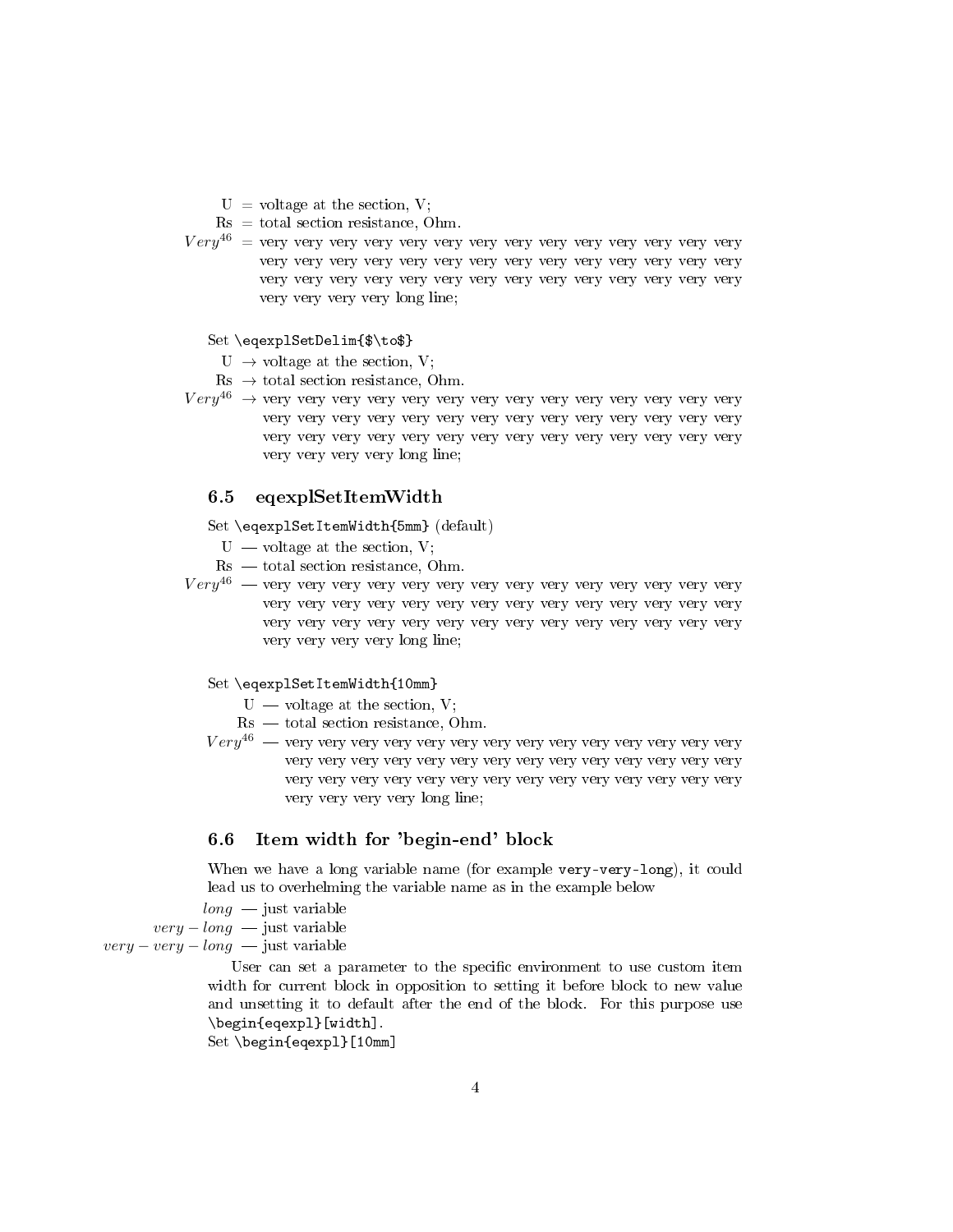$long$   $-$  just variable  $very-long$  just variable  $very-very-long$  just variable

Test for backing to default in next block  $long -$  just variable  $very-long$   $\rightarrow$  just variable  $very-very-long$  just variable

#### Set \begin{eqexpl}[20mm]

 $long -$  just variable  $very-long$   $\rightarrow$  just variable  $very-very-long$  just variable

Test for backing to default in next block

 $long$   $\longrightarrow$  just variable  $very-long$   $\rightarrow$  just variable  $very-very-long$  just variable

## 6.7 eqexplItemAlign

Set \eqexplSetItemAlign{r} (default)

 $U -$  voltage at the section, V;

 $\text{Rs }$  — total section resistance, Ohm.

V ery<sup>46</sup> very very very very very very very very very very very very very very very very very very very very very very very very very very very very very very very very very very very very very very very very very very very very very very long line;

#### Set \eqexplSetItemAlign{l}

 $U$  — voltage at the section, V;

 $\text{Rs }$   $\sim$  total section resistance, Ohm.

V ery very very very very very very very very very very very very very very <sup>46</sup> very very very very very very very very very very very very very very very very very very very very very very very very very very very very very very very very long line;

#### Set \eqexplSetItemAlign{c}

 $U -$  voltage at the section, V;

 $\text{Rs }$   $-$  total section resistance, Ohm.

V ery<sup>46</sup> very very very very very very very very very very very very very very very very very very very very very very very very very very very very very very very very very very very very very very very very very very very very very very long line;